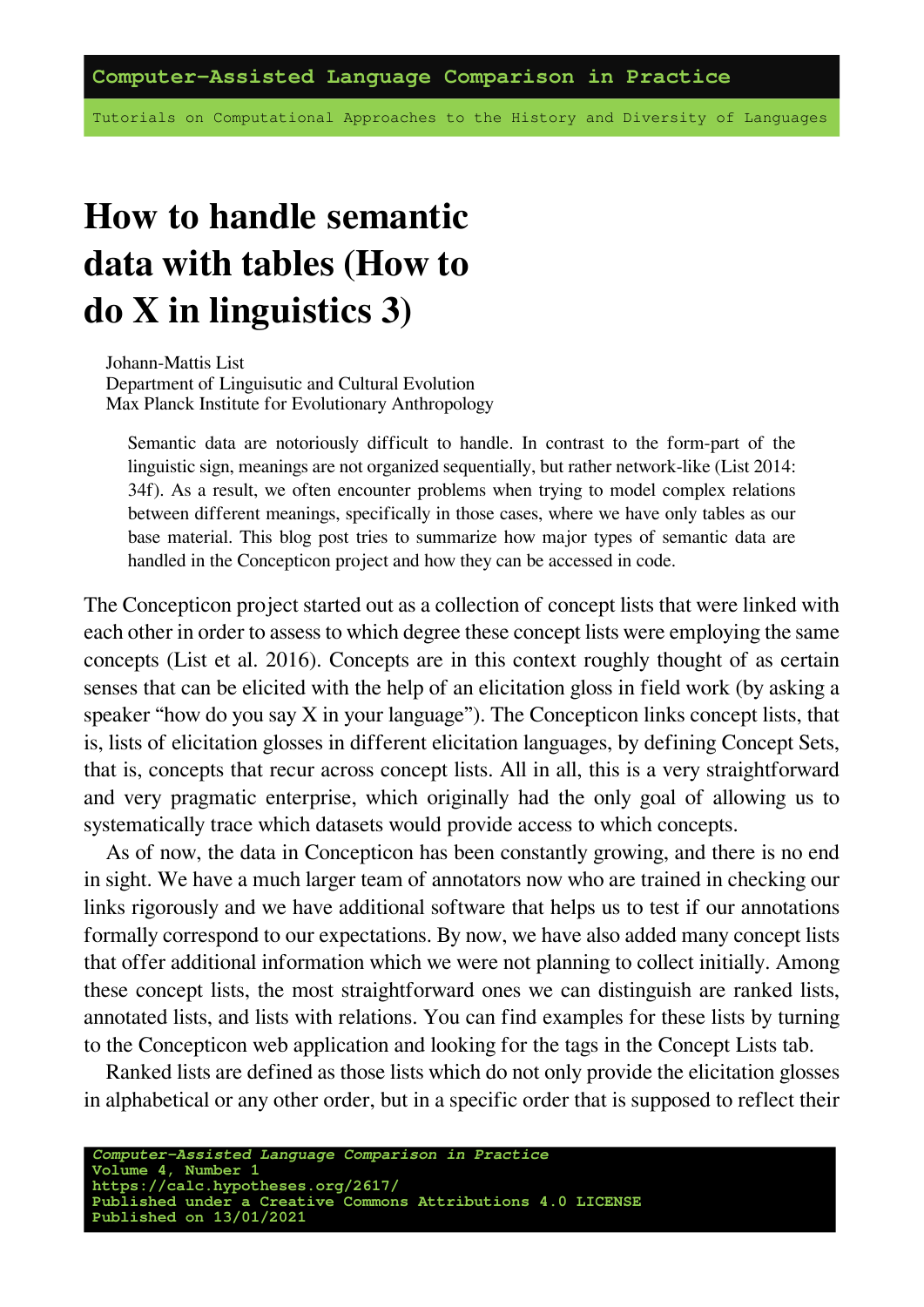rank. Rank can refer to different aspects of conceptual properties or the properties of words that express these concepts, such as their stability or their frequency.

Annotated lists contain additional columns with additional information which can vary to quite some degrees, ranging from the phonetic representation of the words expressing a given concept elicitation gloss up to an indication of the authors from which other concept lists their concepts were derived.

Lists with relations are the most interesting type of concept lists we have encountered by now. This type refers to those concept lists where authors provide additional information on the relations between the concepts in a given list. These relations can appear in the form of categories, properties, or direct links between the concepts in a given list.

Given that we use an exclusively tabular model in Concepticon, where the primary data point is one line in a table representing one concept elicitation gloss, it may seem at times difficult to model complex concept relations with this schema. For this reason, it seems time to provide some examples on how to proceed when trying to code up concept data for the Concepticon.

#### **1 Handling Ranked Lists**

Ranks are rather straightforward to handle. They can be given directly (by providing a Rank field, which displays numbers) or indirectly, by providing a score field which can be used to rank the list. In order to preserve the unity of the ranked lists and to make them more readily accessible also programmatically, we have adopted the practice of adding always an explicit field with numerical ranks, even if this is not given in the original concept list. Since adding ranks is very trivial (in the VIM editor, I would type  $s/s'/\$ =line('.')-1/ in order to add incrementing numbers starting from 0 to each line of my list), I won't discuss them further here. An example for a ranked list is the [list of 100 items](https://concepticon.clld.org/contributions/Pozdniakov-2014-100a) by Pozniakov (2014), where items are ranked by stability.

As a concrete coding example showing how a ranked list can be handled, consider the following lines of code, which allow you to use the Concepticon API (having set the code up as illustrated in [Tjuka 2019](https://calc.hypotheses.org/2225)) and display the list of ranks.

```
from pyconcepticon import Concepticon
from tabulate import tabulate
def display_rank(conceptlist, concepticon):
  table = <math>\Pi</math>for concept in concepticon.conceptlists[conceptlist].concepts.values():
     table += [[concept.attributes['rank'], concept.english or
```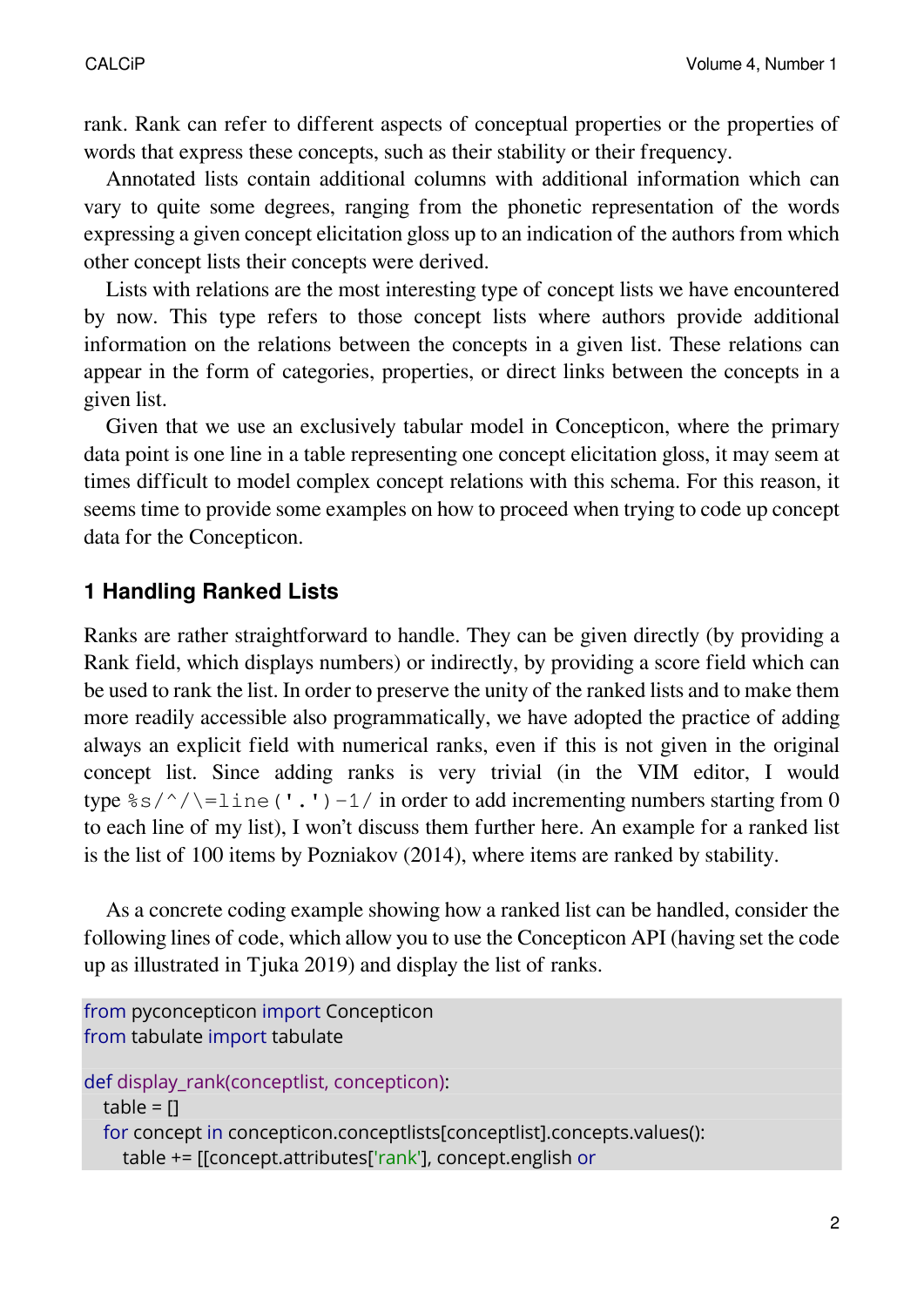```
concept.gloss]]
  print(tabulate(
    sorted(table, key=lambda x: x[0]),
    headers=['Concept', 'Rank']))
concepticon = Concepticon()
conceptlist = 'Pozdniakov-2014-100a'
display_rank(conceptlist, concepticon)
```
If you run this code as a script, it will display the concept list in ranked form:

Concept Rank --------- --------- 1 I 2 you sg. 3 two 4 eye 5 we 6 tongue 7 name 8 one++ 9 dog+ 10 nail+

### **2 Annotated Lists**

Annotated lists are mannifold, and it is not easy to make a good decision of what parts of the abundant information that scholars may provide when preparing concept lists should be kept and what parts should be discarded. A frequently recurring case of annotation are Comment or Note fields. Here, we have adopted the practice to make sure that our CSV format, which is based on a tabstop as separator, would not be bothered by newline characters inside a given table cell. As a result, we strip newlines if we encounter them in the comment fields that we adopt when adding annotated concept lists to the Concepticon. An example for an annotated concept list is the one by [Kassian et al.](https://digling.org/evobib/?bibtex=Kassian2010) [\(2010\)](https://digling.org/evobib/?bibtex=Kassian2010), referenced as [Kassian-2010-116](https://concepticon.clld.org/contributions/Kassian-2010-116) in Concepticon.

#### **3 Lists with Relations**

The most interesting concept lists are those which provide additional relations between the concepts. If we think of relations as of a graph in which different nodes are linked, we can distinguish different types of relations by considering different types of graphs. A very simple graph is an unweighted, undirected network in which nodes are linked by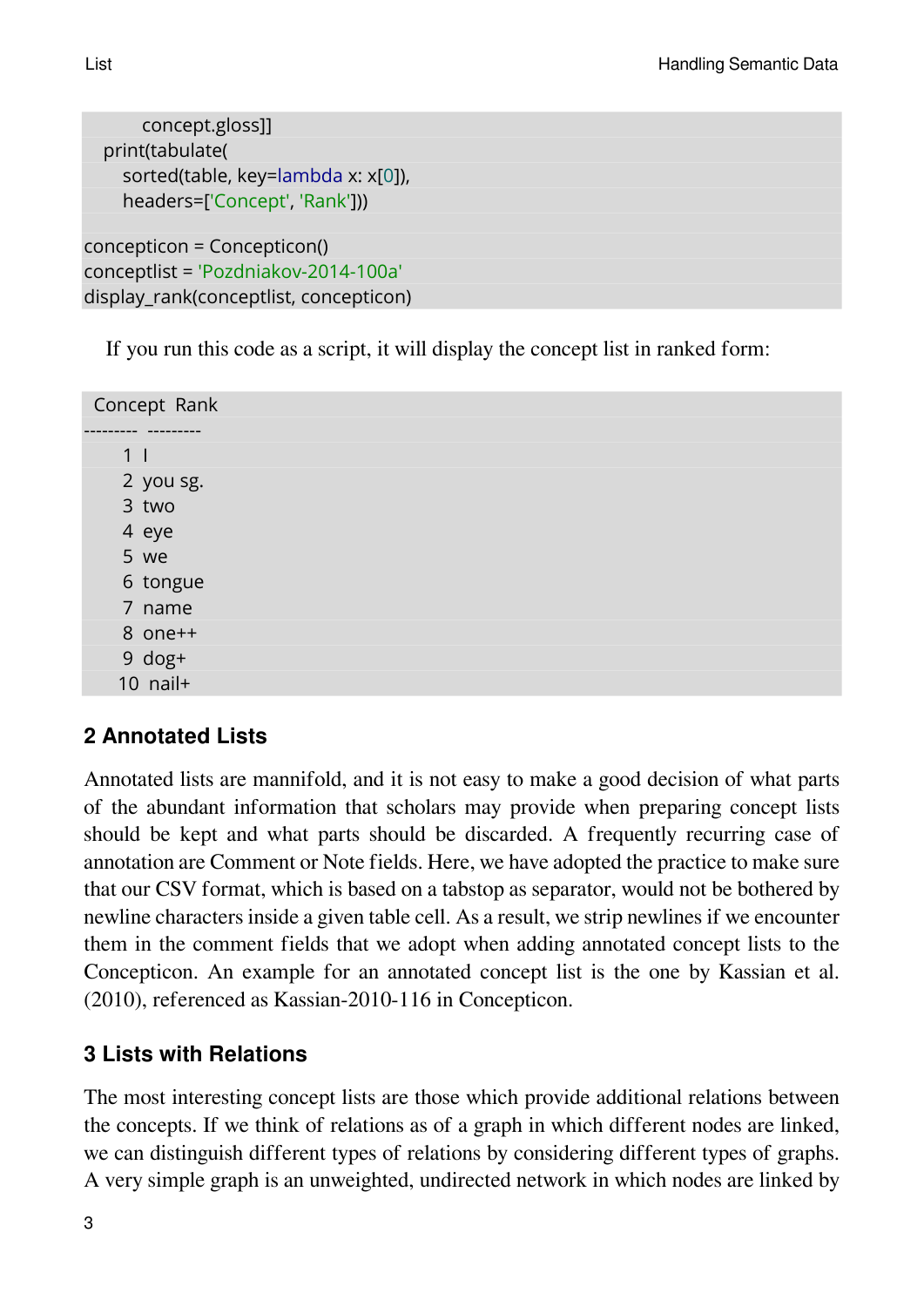undirected links and the links are not further annotated. This graph can be easily represented in a table by providing one column for the concept and one for the links, which should be separated by some separation character (a simple space in our example here, assuming that concept identifiers do not have spaces).

| <b>ENGLISH</b> | <b>LINKS</b>    |
|----------------|-----------------|
| <b>HAND</b>    | ARM             |
| <b>ARM</b>     | <b>HAND</b>     |
| <b>FOOT</b>    | <b>LEG BALL</b> |
| <b>BALL</b>    | <b>FOOT</b>     |
| <b>LEG</b>     | <b>FOOT</b>     |

If we have a weighted graph, where links are annotated by a specific weight, we can handle the weights (and any other kind of annotation) in a table by providing an extra column, which we could call WEIGHTS and adding the weights in numerical form, again using spaces as separators.

| <b>ENGLISH</b> | <b>LINKS</b>    | <b>WEIGHTS</b> |
|----------------|-----------------|----------------|
| <b>HAND</b>    | <b>ARM</b>      | 1 <sub>0</sub> |
| <b>ARM</b>     | <b>HAND</b>     | 1 <sub>0</sub> |
| FOOT           | <b>LEG BALL</b> | 1.00.1         |
| <b>BALL</b>    | <b>FOOT</b>     | 1.0            |
| <b>LEG</b>     | <b>FOOT</b>     | 1 <sub>0</sub> |

We can easily turn this graph into a directed network by discarding asymmetric links.

| <b>LINKS</b> | <b>WEIGHTS</b> |
|--------------|----------------|
| <b>ARM</b>   | 1.0            |
|              |                |
| <b>BALL</b>  | 0.1            |
|              |                |
| <b>FOOT</b>  | 1 <sub>0</sub> |
|              |                |

What is crucial for the display of a true graph with the help of a table in this example is that our Links field needs to provide the same identifiers as we used to define our concepts (which are given in our case in the field Concept). Furthermore, the list must be exhaustive: an identifier that appears only in LINKS but not in Concept will be wrong, as we have not "defined" this concept. With respect to the separators, one can choose whatever separator one wants to choose, and provide this information with the help of the metadata: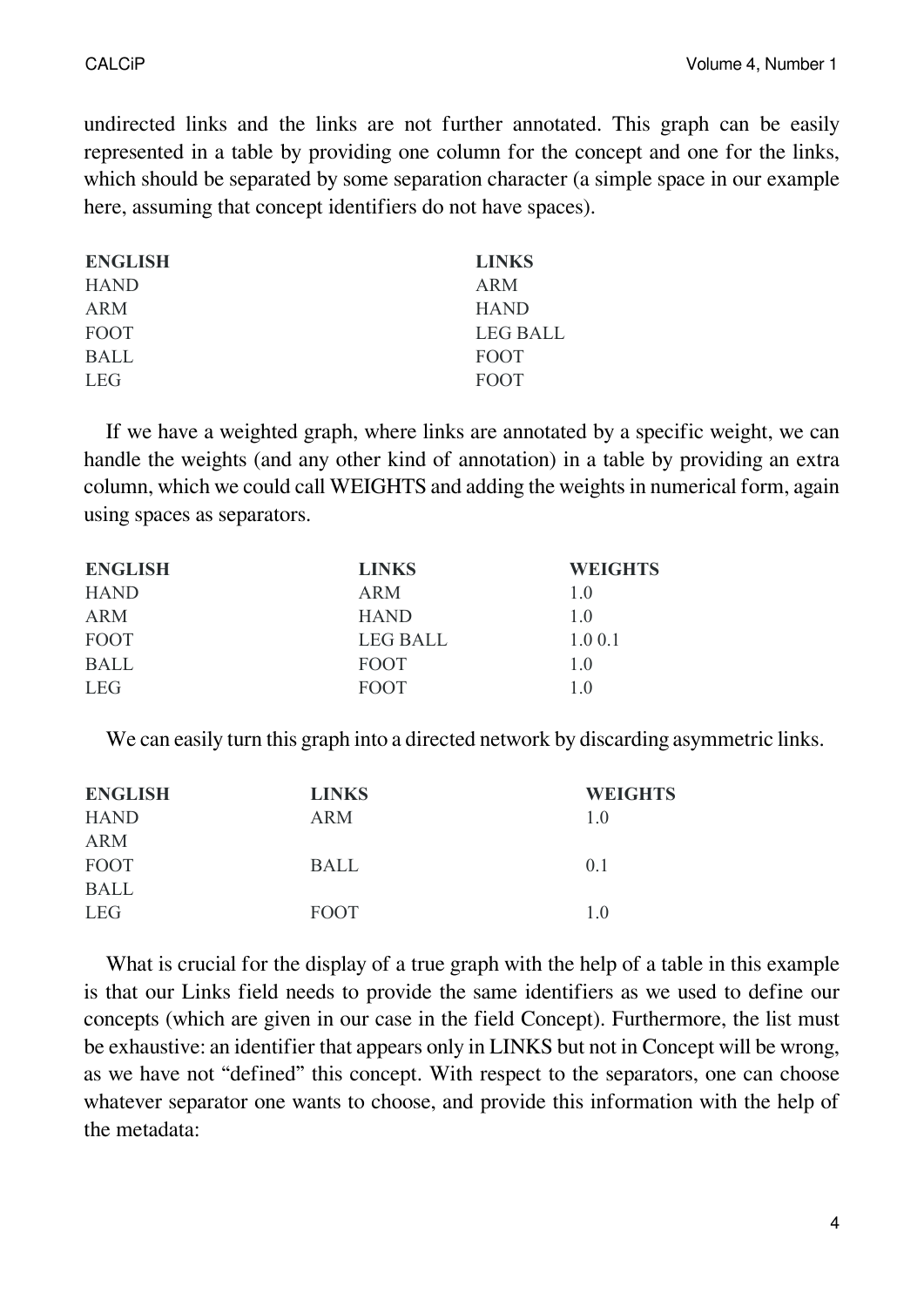```
{
 "name": "LINKS",
 "separator": " ",
 "datatype": {"base": "string"}
}
```
Another very frequent type of relations comes along in the form of specific "tags" provided for individual concepts (see another blog post from last year by Ilia Chechuro on [tagged markup,](https://calc.hypotheses.org/2476) [Chechuro 2019](https://digling.org/evobib/?bibtex=Chechuro2019BLOG)). When using tags, we assign each concept in a given concept list a certain number of characteristics. Tags differ from our direct network annotation, since tags can be arbitrarily chosen, while the LINKS field in our network concept lists needs to contain entries from our ENGLISH field (or alternatively an ID field).

| <b>ENGLISH</b> | <b>TAGS</b>       |
|----------------|-------------------|
| <b>HAND</b>    | five body-part up |
| ARM            | body-part up      |
| <b>FOOT</b>    | body-part low     |
| <b>BALL</b>    | tool              |
| <b>LEG</b>     | body-part low     |

When modeling tags and concepts in a network, the resulting network is a bipartite network in which two distinct types of nodes occur, one drawn from our ENGLISH field, and one drawn from our TAGS field, and links can only be assigned between the different types and are therefore undirected. A bipartite network also corresponds to a hypergraph, that is, a graph in which edges can connect more than one node [\(Jacques and](https://digling.org/evobib/?bibtex=Jacques2019a) [List 2019: FN 14](https://digling.org/evobib/?bibtex=Jacques2019a)), but knowing this is not necessarily important when adding tags to a concept list. Weighting tags is of course also possible. One could add a specific WEIGHTS field to the concept list, or one could add the weights directly to the tag, using a secondary separator.

| <b>ENGLISH</b> | <b>TAGS</b>                        |
|----------------|------------------------------------|
| <b>HAND</b>    | five:0.1 body-part:2.0 up:1.0      |
| <b>ARM</b>     | body-part: $0.1 \text{ up: } 1.0$  |
| <b>FOOT</b>    | body-part: $0.2$ low: $0.1$        |
| <b>BALL</b>    | tool:3.0                           |
| <b>LEG</b>     | body-part: $1.0 \text{ low} : 0.2$ |

In the example above, I have used a colon as a secondary operator. In the same way, we could also have defined our weighted graph above, and there are arguments in favor and against such a notation. The advantage is that all data are in one place, so it is clear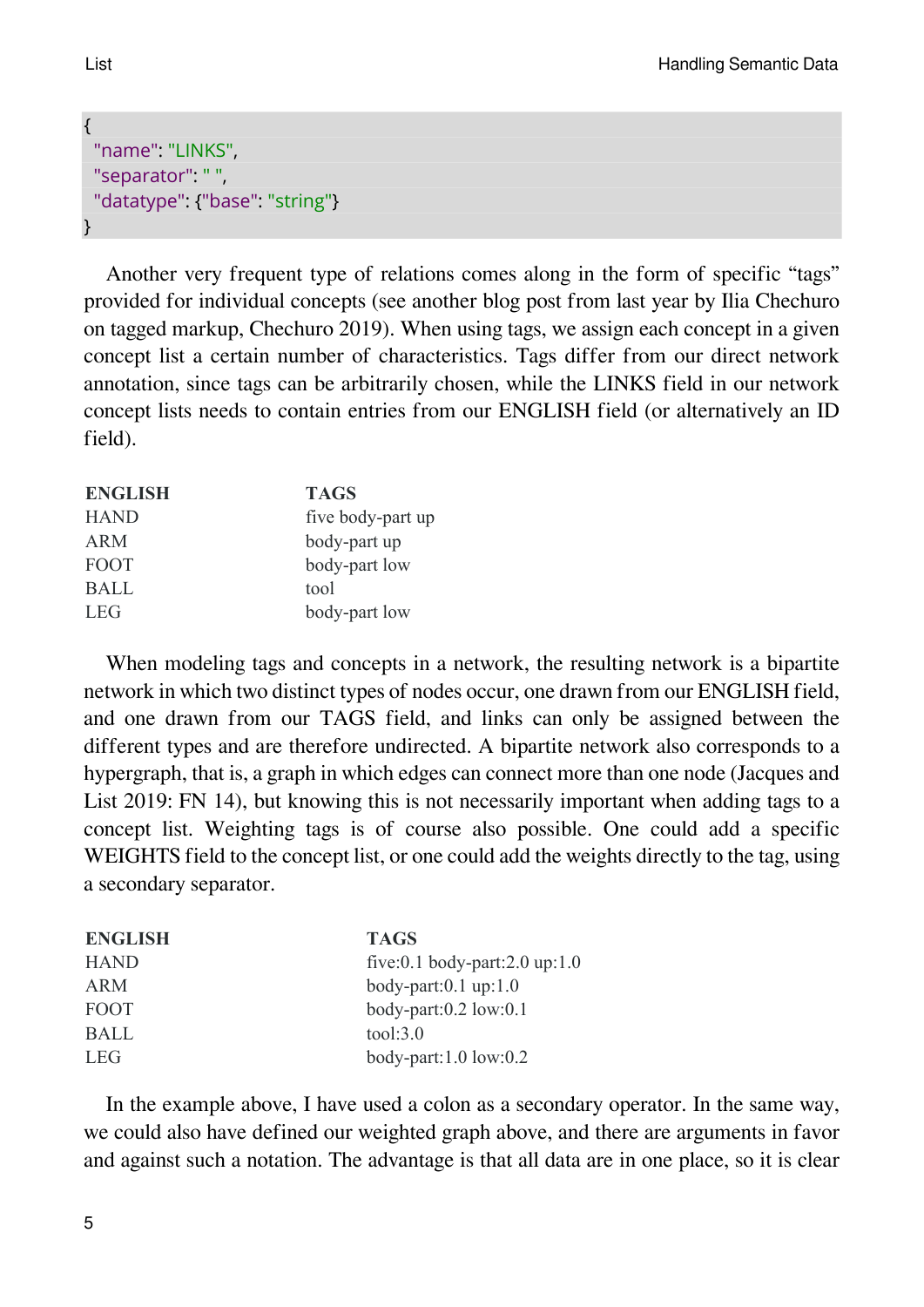that when looking at the data alone, that the weights belong to the tags, while our solution by adding a WEIGHTS column does not provide the semantics that would help us to associate WEIGHTS with LINKS. The disadvantage is of course the readability, but also the danger of yielding very complex cell-internal structures that are difficult to test and resolve.

When adding cell-internal separators, it is therefore always important to make this clear with the metadata. While we can use regular expressions to specify the structure of the metadata, we have still not completely solved the problem of not only handling these complex cases consistently, but also making sure that they are rigorously tested.

As an example how you can actively load and analyze a concept list that was provided in the form of a network (with links and weights), let us look at the following example which loads the concept list reflecting the [Database of Semantic Shifts](http://datsemshift.ru/) (Zalizniak et al. 2020), which was recently added to Concepticon and entails a rather complex network structure.

We first import our basic libraries to work with the Concepticon and then also import the [networkx](https://networkx.org/) package (Hagberg et al. 2020).

from pyconcepticon import Concepticon from tabulate import tabulate import networkx as nx

After having done this, we define a function to load the network. This function is intended to work for generic networks that are consistently encoded.

```
def get_network(
    conceptlist,
    concepticon=None,
    nodes='number',
    edges='links',
    node_attributes=None,
    edge_attributes=None,
    ):
  def ca(concept, attribute):
    """Shortcut for retrieving a concept attribute."""
    return getattr(
         concept,
         attribute,
```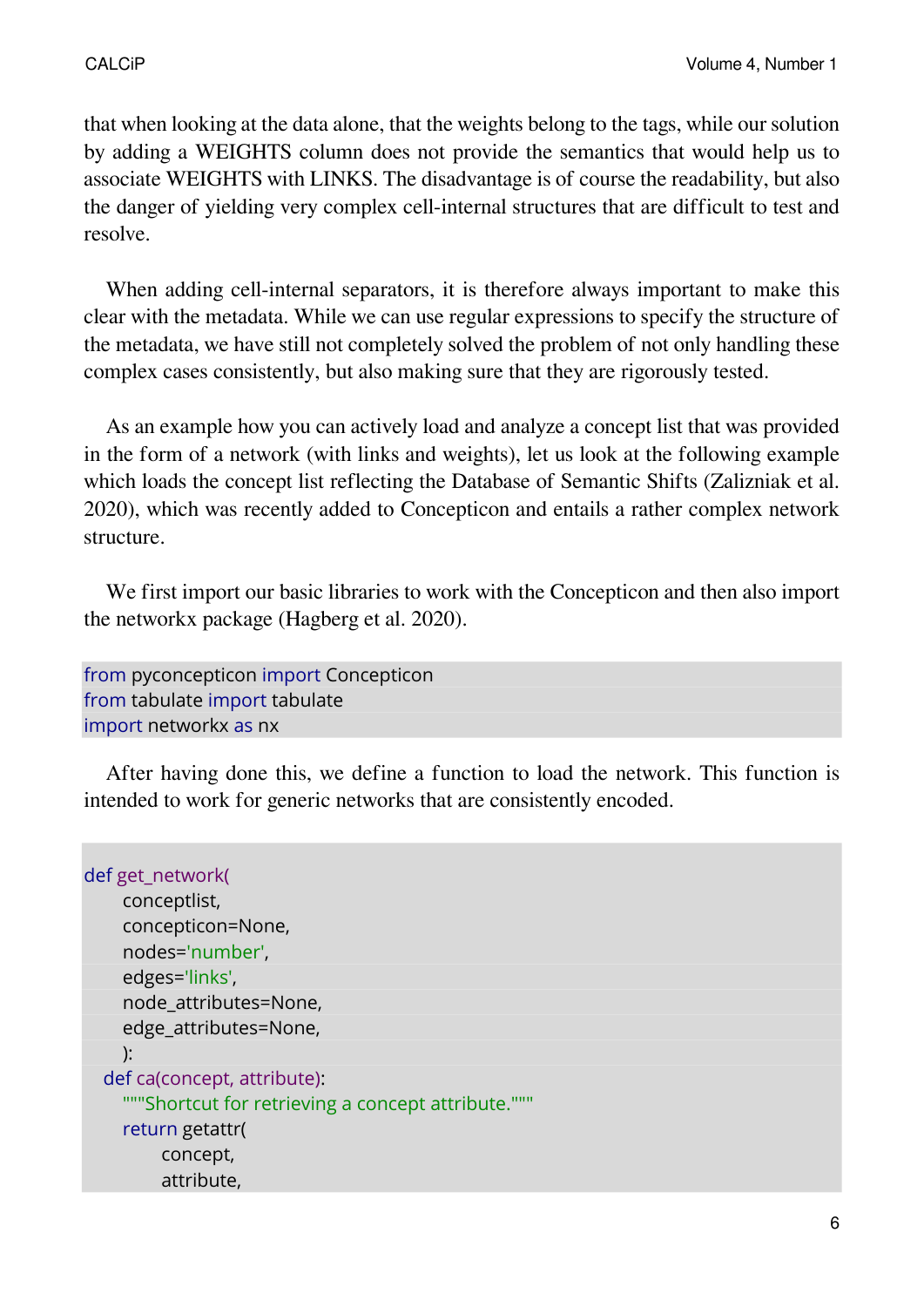```
concept.attributes.get(attribute))
concepticon = concepticon or Concepticon()
G = nx.Graph()for concept in concepticon.conceptlists[conceptlist].concepts.values():
  nodeid = ca(concept, nodes)
  links = ca(concept, edges)
  nodeattrs = {aname: ca(concept, a) for a, aname in
      node attributes.items()}
  if nodeid not in G:
    G.add_node(nodeid, **nodeattrs)
  else:
    for k, v in nodeattrs.items():
      G.nodes[nodeid][k] = v
  for i, link in enumerate(links):
    edgeattrs = {aname: ca(concept, a)[i] for a, aname in
         edge_attributes.items()}
    G.add_edge(nodeid, link, **edgeattrs)
return G
```
Important aspects of this function are the keywords for the nodes (defaulting to the "number" field), the edges (defaulting to "links") as well as the node and edge attributes, which are passed in the form of dictionaries with a key pointing to the name of the value as it can be found in the concept list and the value defaulting to the intended name it should have when creating the network.

We load the network as follows.

```
G = get network(
     'Zalizniak-2020-2590',
     node_attributes={'english': 'gloss'},
     edge_attributes={
       'weights': 'weight',
       'urls': 'url',
       'directions': 'direction'}
     \lambda
```
Once we have done this, we can filter the edges, by deleting those which have not enough examples (as encoded by the "weights" attributes in our concept list).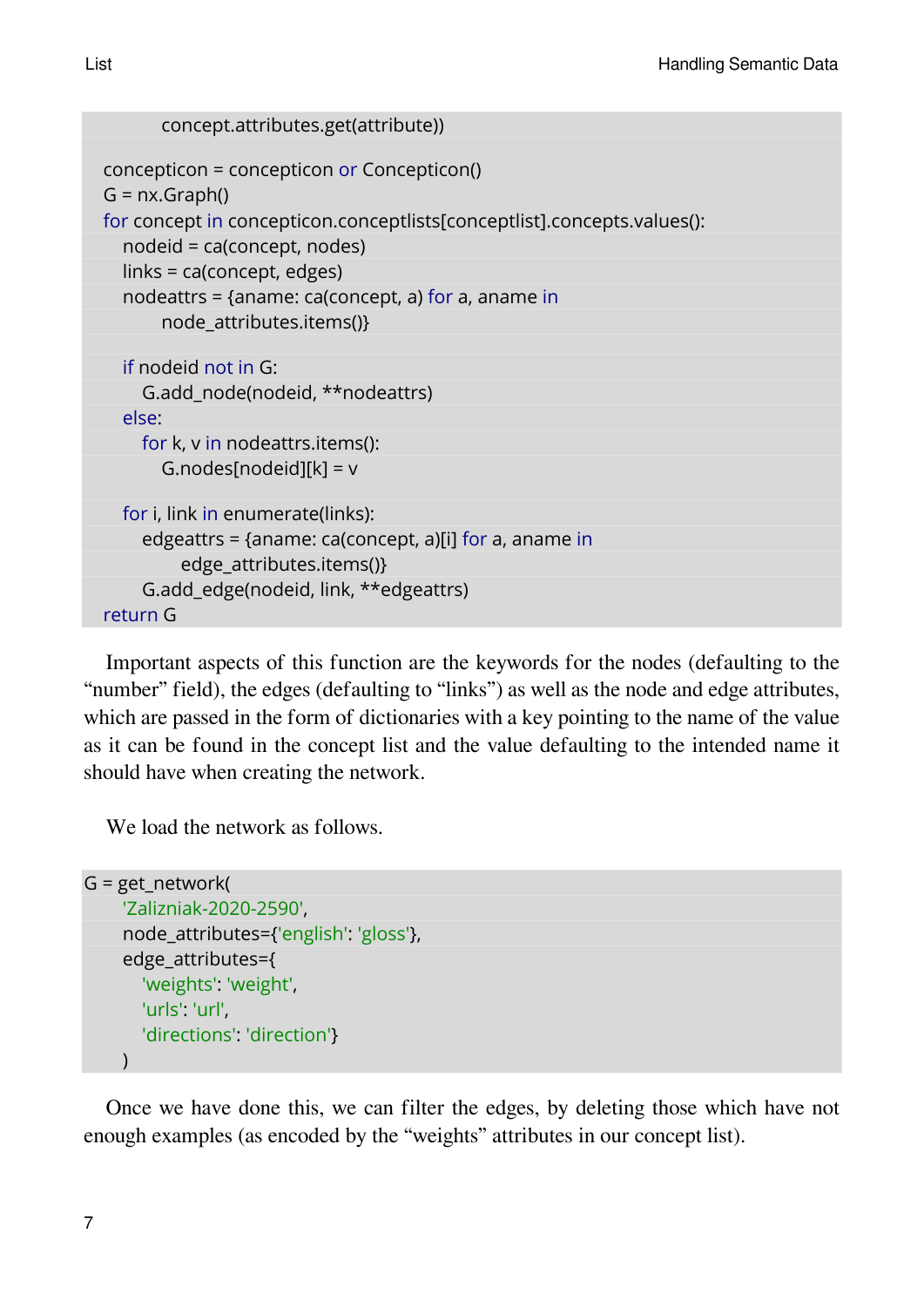```
del edges = []for nA, nB, data in G.edges(data=True):
  if data['weight'] < 10:
    del_edges += [(nA, nB)]
```

```
G.remove_edges_from(del_edges)
```
Once this has been done, we can make a small analysis of the data, by printing those connected components in the network which have more than 10 nodes.

```
for i, nodes in enumerate(nx.connected_components(G)):
  if len(nodes) > 10:
    print('# Component {0}'.format(i+1))
    table = [[node, G.nodes[node]['gloss'], len(G[node])] for node in nodes]
    print(tabulate(
       sorted(table, key=lambda x: x[2], reverse=True),
       headers=['ID', 'Concept', 'Degree']
      ))
    print('')
```
Here, I deliberately chose the weights in such a way that we can inspect the results since the network is very large). The first connected component is shown below. In general, the components are a bit surprising, but since the data are at times very sparse, one should not wonder too much about this.

| #            | Component 1                            |                             |
|--------------|----------------------------------------|-----------------------------|
| ID.          | Concept                                | Degree                      |
|              |                                        |                             |
| $\mathbf{1}$ | to beat, hit                           | 5                           |
|              | 101 fire                               |                             |
|              | 790 to be at war                       |                             |
|              | 130 to shoot                           | $\mathcal{D}$               |
|              | 360 to swear, curse, abuse one another | $\mathcal{D}_{\mathcal{L}}$ |
|              | 132 to kill                            | $\mathcal{D}_{\mathcal{A}}$ |
|              | 53 tree                                |                             |
|              | 278 to finish                          |                             |
|              | 212 to bark (of a dog)                 |                             |
|              | 697 to win                             |                             |
| 1171         | to play (a musical instrument)         |                             |
|              | 2353 inflammation                      |                             |
|              |                                        |                             |

## **Outlook**